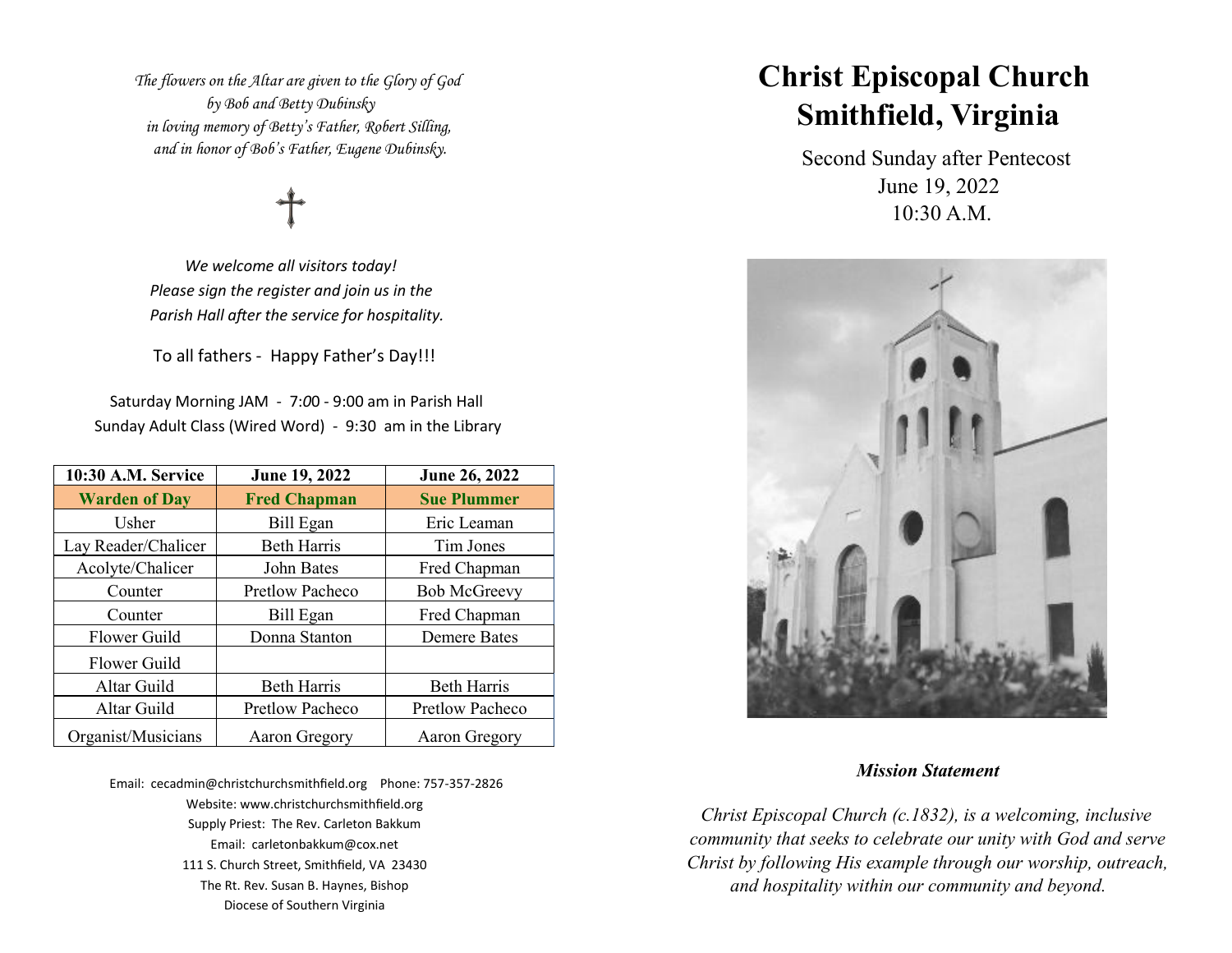# **Trinity Sunday**

# **Holy Eucharist Rite lI**

"BCP" page numbers refer to The Book of Common Prayer (red) "Hymn" page numbers refer to The Hymnal 1982 (blue) "S" Hymn numbers are in front of hymnal

**Prelude** 

| <b>Opening Hymn</b> $\#493$ O for a thousand tongues to sing                                                                        | <b>Azmon</b>   |
|-------------------------------------------------------------------------------------------------------------------------------------|----------------|
| <b>Opening Acclamation</b>                                                                                                          | <b>BCP 355</b> |
| Gloria S-278 William Mathias                                                                                                        | <b>BCP 356</b> |
| <b>The Collect</b> (see insert)                                                                                                     | <b>BCP 357</b> |
| <b>The Readings and Psalm</b> (see insert)<br>First Reading - Isaiah 65:1-9<br>Psalm 22:18-27<br>Second Reading - Galatians 3:23-29 | <b>BCP 357</b> |
| Gradual Hymn #653 Dear Lord and Father of mankind<br>(vs. 1 & 2)                                                                    | Repton         |
| <b>The Gospel</b> Luke 8:26-39 (see insert)                                                                                         |                |
| <b>Hymn</b> #653, continued (vs. 3 & 4)                                                                                             |                |
| <b>The Sermon</b><br>The Rev. Carleton Bakkum<br>(A period of silence)                                                              |                |
| <b>The Nicene Creed</b>                                                                                                             | <b>BCP 358</b> |
| The Prayers of the People - Form I                                                                                                  | <b>BCP 383</b> |
| <b>The Confession</b>                                                                                                               | <b>BCP 360</b> |

**The Peace** BCP 360

# **Announcements & Thanksgiving Basket**

| <b>Offertory Hymn</b> #529 In Christ there is no East or West                                                                                                                                              | McKee                              |
|------------------------------------------------------------------------------------------------------------------------------------------------------------------------------------------------------------|------------------------------------|
| <b>Presentation Hymn Doxology</b><br>Praise God from Whom all blessings flow;<br>Praise Him, all creatures here below;<br>Praise Him above, ye heavenly host;<br>Praise Father, Son, and Holy Ghost. Amen. | Old 100th                          |
| <b>Eucharistic Prayer B</b>                                                                                                                                                                                | <b>BCP 367</b>                     |
| Sanctus S-128                                                                                                                                                                                              | <b>William Mathias</b>             |
| <b>Fraction Anthem S-161</b>                                                                                                                                                                               | New Plainsong                      |
| <b>Communion Hymns</b><br>#411 O bless the Lord, my soul!<br>#679 Surely it is God who saves me                                                                                                            | St. Thomas<br><b>Thomas Merton</b> |
| <b>Post Communion Prayer</b>                                                                                                                                                                               | <b>BCP 365</b>                     |
| <b>Blessing</b>                                                                                                                                                                                            |                                    |
| Closing Hymn #372 Praise to the living God!                                                                                                                                                                | Leoni                              |
| <b>Dismissal</b>                                                                                                                                                                                           |                                    |
| <b>Postlude</b>                                                                                                                                                                                            |                                    |
|                                                                                                                                                                                                            |                                    |

 *Happy Birthday to Bob Dubinsky (Friday 24th)!*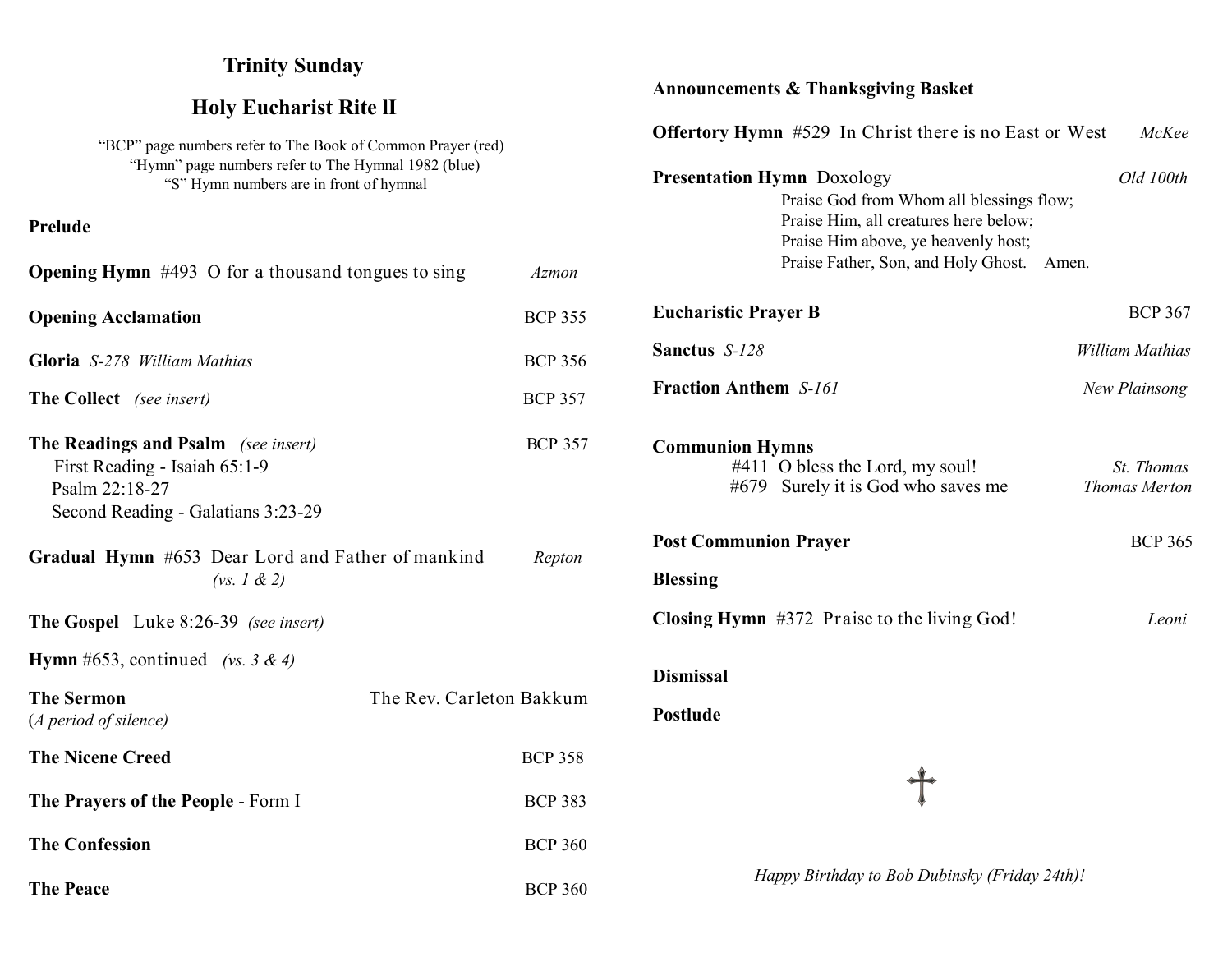# **Military Prayer List**

We pray for all in our military, especially for **John** Massingill, **Michael** Willis, **Mark** Yeoman, **Lake** Downham, **Mike** DeMarco, **Robbie** Meadows, **Peter** Orsburn, **Jake** Smith, and **Brice** Jones. We pray for all who have lost their lives while serving our country, and we also pray for the families who have loved ones who are deployed.

# **Sick - Family & Friends**

**Andy, Bel, and Regina** Pencola (Bel Pencola) **Bob** Dubinsky (Betty Dubinsky) **Bud** Gill (Eric Leaman) **Carey** Whitley (Mary Cole) **Carol** Wyrick (Anita Wyrick) **Cheri** Anthony (Angie & Peter Lowry) **Christopher** Cooper (Susan Cooper) **Debbie** Baldridge (Betsy Egan) **Donna** Pacheco (Pretlow Pacheco) **Easy** Smile (Bel Pencola) **Edith** Raby (Martha Underwood) **Frances and Mike** Turanchik (Stephanie Faleski) **Jim** Blesse (Bobbie Blesse) **Joan Lee** Mikulas (Beth Harris) **Kateland** Bradshaw (Doug Caskey) **Larry** Jennings (Doug Caskey) **Lee Ann** Jenkins (Joan Lee Mikulas) **Linda** Walski (Donna Lowery) **Lois** Haynes (Susan Cooper) **Martha** Underwood (Edith Raby) **Mary** Fisher (Susan Cooper) **Mary** Sorenson (Susan Cooper) **McKenzie** Brock (Wendy Powell) **Missy** Wright (Peter Lowry)

# **Military Prayer List**

We pray for all in our military, especially for **John** Massingill, **Michael** Willis, **Mark** Yeoman, **Lake** Downham, **Mike** DeMarco, **Robbie** Meadows, **Peter** Orsburn, **Jake** Smith, and **Brice** Jones. We pray for all who have lost their lives while serving our country, and we also pray for the families who have loved ones who are deployed.

# **Sick - Family & Friends**

**Andy, Bel, and Regina** Pencola (Bel Pencola) **Bob** Dubinsky (Betty Dubinsky) **Bud** Gill (Eric Leaman) **Carey** Whitley (Mary Cole) **Carol** Wyrick (Anita Wyrick) **Cheri** Anthony (Angie & Peter Lowry) **Christopher** Cooper (Susan Cooper) **Debbie** Baldridge (Betsy Egan) **Donna** Pacheco (Pretlow Pacheco) **Easy** Smile (Bel Pencola) **Edith** Raby (Martha Underwood) **Frances and Mike** Turanchik (Stephanie Faleski) **Jim** Blesse (Bobbie Blesse) **Joan Lee** Mikulas (Beth Harris) **Kateland** Bradshaw (Doug Caskey) **Larry** Jennings (Doug Caskey) **Lee Ann** Jenkins (Joan Lee Mikulas) **Linda** Walski (Donna Lowery) **Lois** Haynes (Susan Cooper) **Martha** Underwood (Edith Raby) **Mary** Fisher (Susan Cooper) **Mary** Sorenson (Susan Cooper) **McKenzie** Brock (Wendy Powell) **Missy** Wright (Peter Lowry)